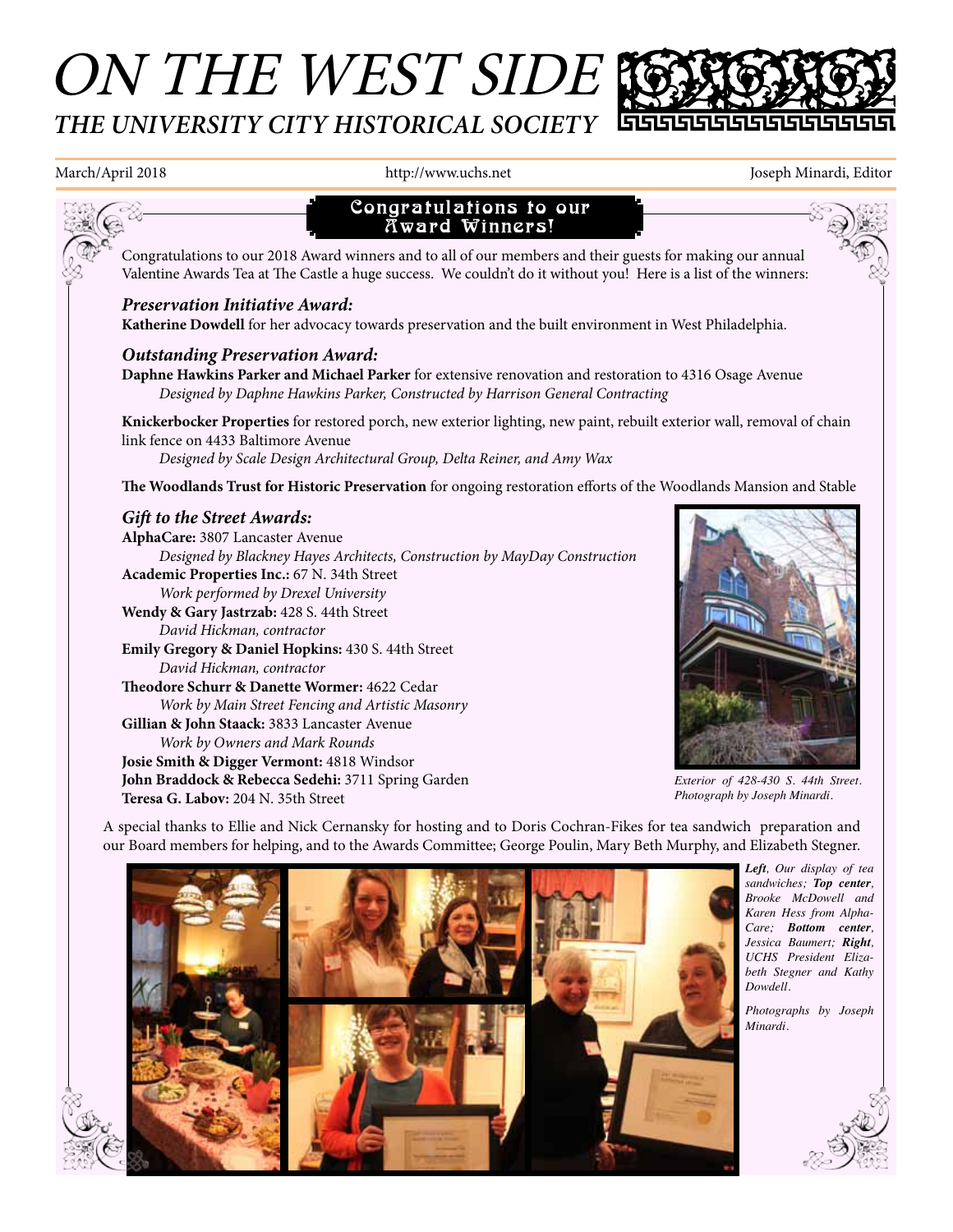### UCHS Recommended Reading: A History of Philadelphia's University City

*We know that UCHS members love to read about Philadelphia's rich history, so when a good book comes along, we'll make a recommendation for addition to your library*.

When it comes to University City's history, former UCHS President Leon S. Rosenthal, Esq. wrote the book. *A History of Philadelphia's University City* is an important early history of West Philadelphia. The book (with a preface by Penn President Dr. Gaylord P. Harnwell) contains nine chapters covering everything pertaining to University City's history, from William Warner's settlement in 1677 to the turbulent situation of the early 1960s. The book includes fascinating information about forgotten villages in West Philadelphia such as Greenville, Maylandville, Good Intent, and Hestonville.

There's an entire chapter devoted to Hamilton Village, a small but prominent residential venture developed by William Hamilton sometime between 1804 to 1809. William Hamilton

was grandson of famed Philadelphia lawyer Andrew Hamilton and heir to his magnificent mansion that overlooks the Schuylkill River. In 1788 Andrew greatly expanded and renovated the mansion into its current appearance in the Adamesque Style. The mansion, known as The Woodlands, is at the center of The Woodlands Cemetery and was the first home of the UCHS. Hamilton Village consisted of about eighty buildings in total, and was praised by nearly all who saw it. It was described as late as 1840 as "probably the prettiest village in the neighborhood of Philadelphia." Hamilton Village was likely the earliest example of the suburbanization of West Philadelphia, as many

# ongratulations UCD on 0 Years of Excellence

The UCHS would like to congratulate the University City District (UCD) on their twenty-year mission of community revitalization. The UCD was launched in 1997, as dedicated residents, institutions, and businesses came



**University City District** 

together to create an organization to help transform their community. UCD is a partnership of world-renowned anchor institutions, small businesses, and residents that creates opportunity, improves economic vitality and quality of life in the University City area of West Philadelphia. Their primary mission is community revitalization. They work within a place-based, data-driven framework to invest in world-class public spaces, address crime and public safety, bring life to commercial corridors, connect low-income residents to careers, and promote job growth and innovation.

You can donate to UCD at https://donatenow.networkforgood.org/ ucd20/donate.



*"A History of Philadelphia's University City." Courtesy of The West Philadelphia Corporation, 1963.*

of its inhabitants either lived there seasonally, or were merchants who operated businesses in "the city" to which they had to commute. Virtually nothing of Hamilton Village remains today. It wouldn't be until the 1850s that developers attempted building suburban homes in West Philadelphia.

 Some village names have survived and are familiar names such as Mantua, Kingsessing, and Powelton Village. In chapter six Rosenthal speaks on the history of Powelton Village, a name very familiar to nearly every historyminded Philadelphian, but a name that didn't exist before 1955. Rosenthall takes the reader from the early Powel family exploits, through the residential boom of the 1800s, up to the desperate need to rejuvenate the neighborhood's Victorian housing stock from being carved up into tiny student apartments.

 Leon S. Rosenthal, a life-long resident of West Philadelphia, was active in the civic life of

his corner of the city, which provided him with a love of local history and a knack for details. Several years after writing the primary book on University City, he helped to found the University City Historical Society in 1967. The book, written in the style of a simple chronicle, is presented in a casual and friendly manner.

*A History of Philadelphia's University City* has been out of print for a long time but copies can be obtained through online booksellers and a free version is available on our website. To view it just go to http:// uchs.net/Rosenthal/rosenthaltofc.html

### Ask the Experts

#### **Stripping a Bathtub**

Q: **What is the best way to remove paint from the outside of my antique claw-foot tub, and what kind of paint should be used to repaint the surface?**

A: The least risky paint-removal method could be standard chemical remover (methylene chloride) and wire brushes. Since you're repainting, it's actually more important that you remove all the rust, than all previous paint.

Once you've wire brushed all the rust off, prime the iron with a "red" rust-resistant primer. Then paint with any finish paint that's labelled as appropriate for use on metal. For best results on metal in a damp environment such as a bathroom, use oil-alkyd based paints rather than latex.

From *The Old-House Journal*, February, 1981.

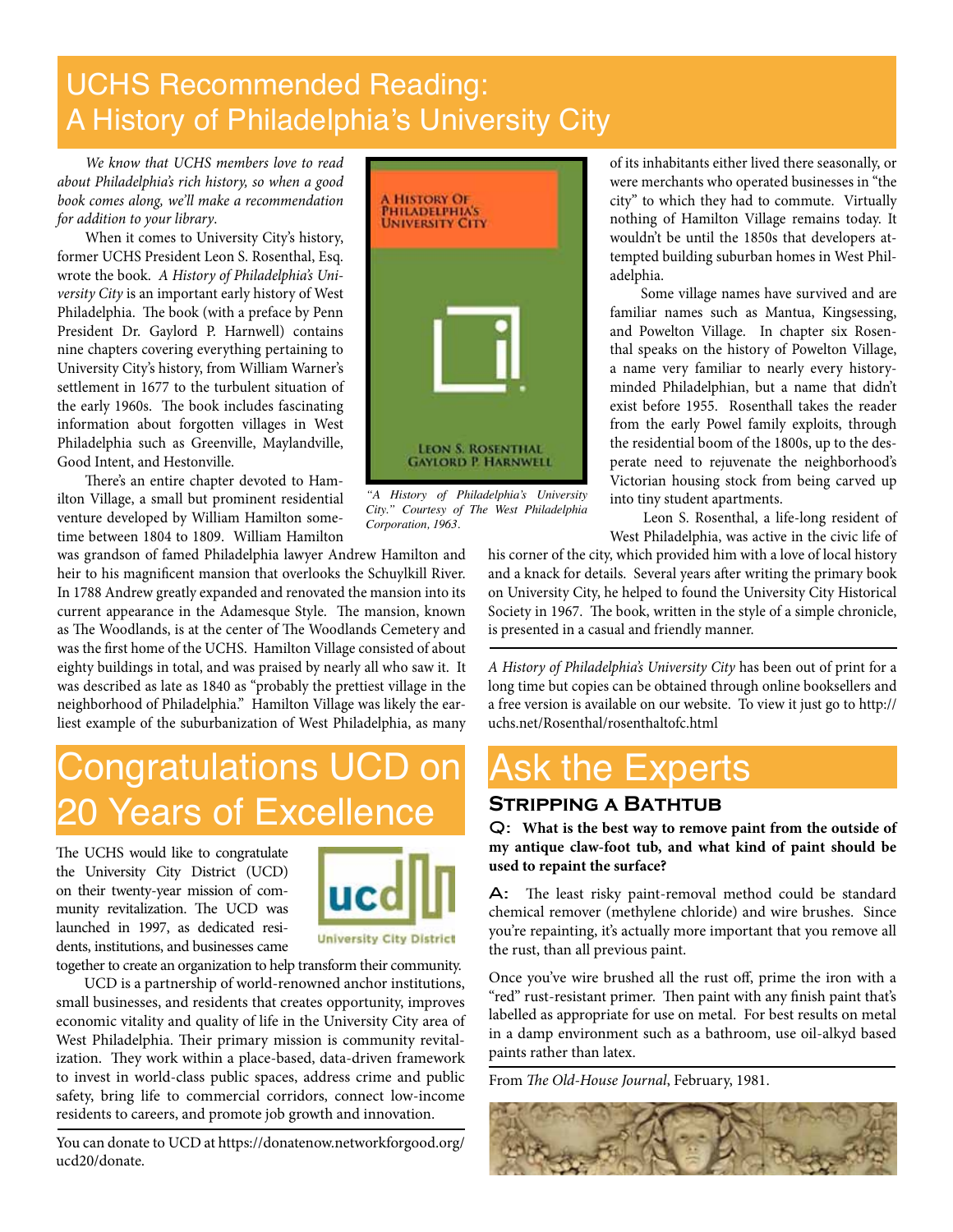#### **University City Then & Now:** Psi Upsilon Fraternity House, 300 S. 36th Street





*Courtesy of the Penn Archives. Photo by Joseph Minardi.*

Psi Upsilon Fraternity House, the castle-like stone building on Locust Walk, bridges the gap between Thomas W. Richards' version of the Collegiate Gothic theme and the Men's Dormitories by Cope & Stewardson. "The Castle," as it is popularly known, was designed in 1897 by George W. and William D. Hewitt. The limestone facade of Psi Upsilon was intended to be used for Penn's campus in the twentieth century but was eschewed for the more traditional red brick. The building was restored in 1991 by alumni Paul Steeger and Walter Crimm.

## цI WINDOW THLK: A GLOSSHRY

*Continued from previous issue*.

**Stile:** Each vertical side member of a window or door frame. Also, a vertical side member of a sash.

**Stop** or **Stop Bead:** A strip on a window frame against which the sash slides.

**Tracery:** Delicate intersecting lines of muntins or glazing bars that form ornamental designs in a window. Originally, the term related to the patterns in the upper part of Gothic windows, but it can also refer to the delicate glazing patterns in some Georgian and Colonial Revival houses.

**Transom Bar:** A horizontal member separating a small upper (transom) window from a larger, lower window.

**Triple Window:** Any tripartite group of windows with square heads. These are frequently found on Colonial Revival houses; they suggest Palladian windows but are less expensive to build.

**Wheel Window:** A round window with muntins radiating from the center, as in the spokes of a wheel. Also called Catherine wheel. Those with tracery are general known as rose windows.

From *Talk to Me of Windows: An Entertaining Story About Windows*, F. Palmer Cook, New York, New York, 1971.



### Citizen's Planning Institute

In the fall of 2017, I had the honor of participating in the City of Philadelphia Planning Commission's Citizen's Planning Institute (CPI). CPI offers a seven-week course on planning issues including development, zoning and community development, all tailored to help understand the current climate of our changing city. My cohorts included peo-

ple with a wide range of interests from all around the city, from the Northeast to the stadiums. My application centered around my involvement with UCHS, namely our efforts to save 4046-4048 Chestnut Street in the Summer of 2016. As it turns out,

I was the only



*Graduating class of the Citizen's Planning Commission and Director of Planning and Development Anne Fadullon. This was the night of our graduation and the Planning Commission's 'Future in Focus' event at which Mayor Kenney spoke.*

"preservation person" and the only representative from Spruce Hill. While not all of the material related to me as preservation advocate or a board member of a historical society, certain sessions like the ones on development and zoning changed my perspective on the issues in which UCHS deals, and I look forward to implementing the strategies and information I learned in my courses on behalf of UCHS. If you are passionate about a certain issue, whether it be historic preservation, street beautification or parking or if you, as CPI's motto says "love where you live," I strongly encourage you to apply so you can learn how to make a bigger difference in your community (plus you get free dinner!). Applications for the Spring 2018 course series are being accepted until March 21. For more information, go to: http:// citizensplanninginstitute.org/.

-Kelly Wiles, UCHS Board member